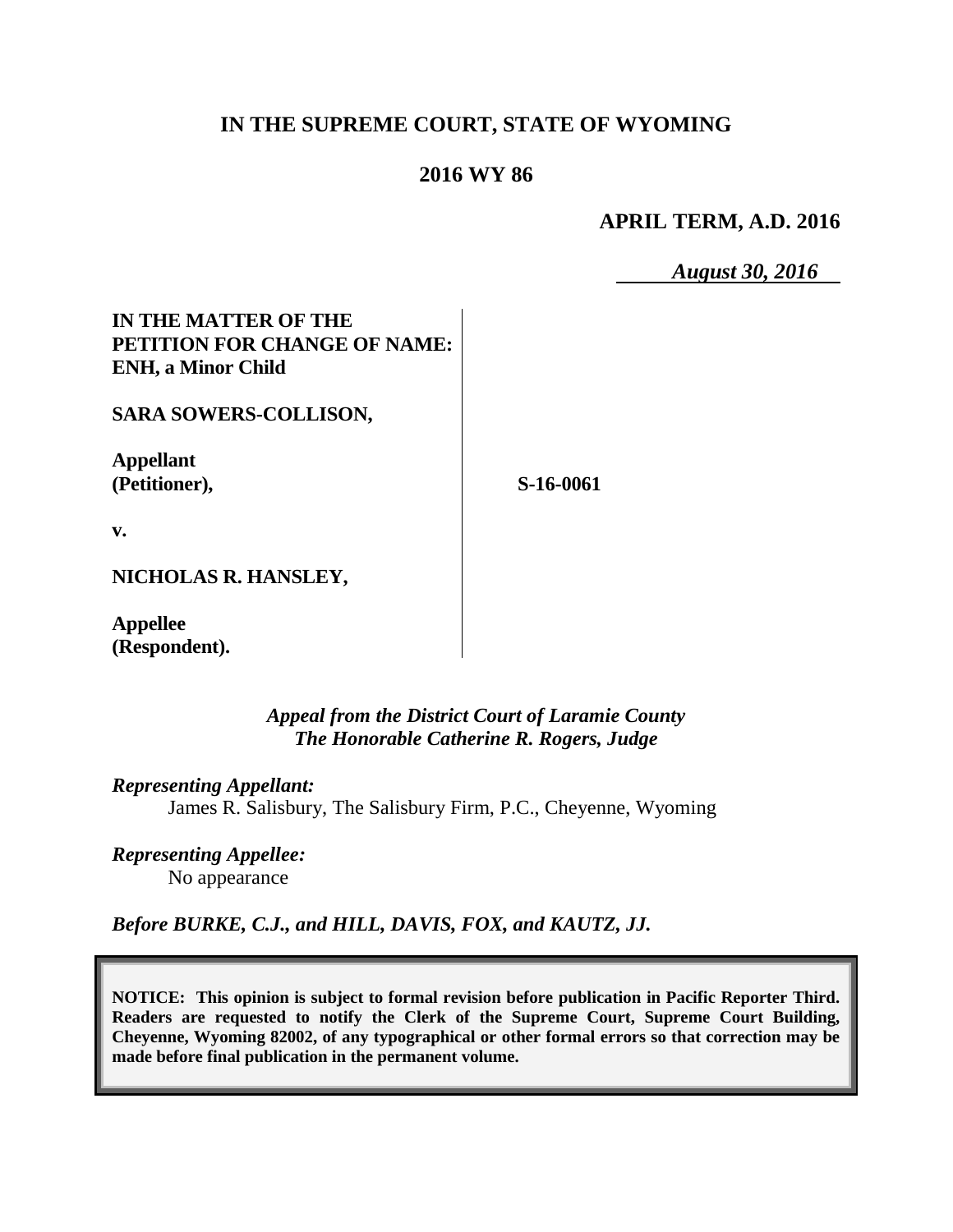**DAVIS**, Justice.

[¶1] Mother Sara Sowers-Collison, on behalf of her eleven-year-old son, filed a petition in the district court to change the boy's surname. Father Nicholas R. Hansley objected, and the district court denied the petition. Mother appealed that decision. We affirm.

#### **ISSUE**

[¶2] Mother presents a single claim to this Court:

Did the district court err by denying the petition without considering the best interest of the child?

# **FACTS<sup>1</sup>**

[¶3] The child was born to Mother and Father in Ohio on October 9, 2003. Within approximately one year, Mother's current husband came into her and her son's life, and sometime within the next ten years they married. Sometime before the boy's eighth birthday, he moved with Mother from Ohio to Laramie County, Wyoming.

[¶4] At the time Mother filed her petition, and for an unknown period prior to that, she and Father were subject to a "parenting agreement" that Father implied was courtenforceable in Franklin County, Ohio. Over the years, Father remained as involved in his son's life as his allotted visitation, the distance of their separation, and his limited finances allowed. Mother unilaterally made the decision to move to Wyoming, and the move was already underway when he first learned of it.

[¶5] On August 12, 2015, Mother filed the petition to change the boy's surname to Sowers-Collison, along with her supporting affidavit. Neither of those documents contains any allegation that the requested name change would be in the child's best interest, or that it would not be detrimental to Father.<sup>2</sup> Father subsequently submitted his handwritten objection to the petition, and the matter was set for a hearing on January 11, 2016.

<sup>&</sup>lt;sup>1</sup> The record that was transmitted to this Court is so bereft of historical facts that we are forced to garner what we can from the pleadings filed in the district court. Although Mother's brief fills in one or two of the blanks, we cannot be certain such facts were available to the district court, and therefore we have disregarded them.

<sup>&</sup>lt;sup>2</sup> The governing statute, Wyo. Stat. Ann. § 1-25-101 (LexisNexis 2015), provides in part that the district court, before granting such a petition, should satisfy itself that a name change is "not detrimental to the interests of any other person."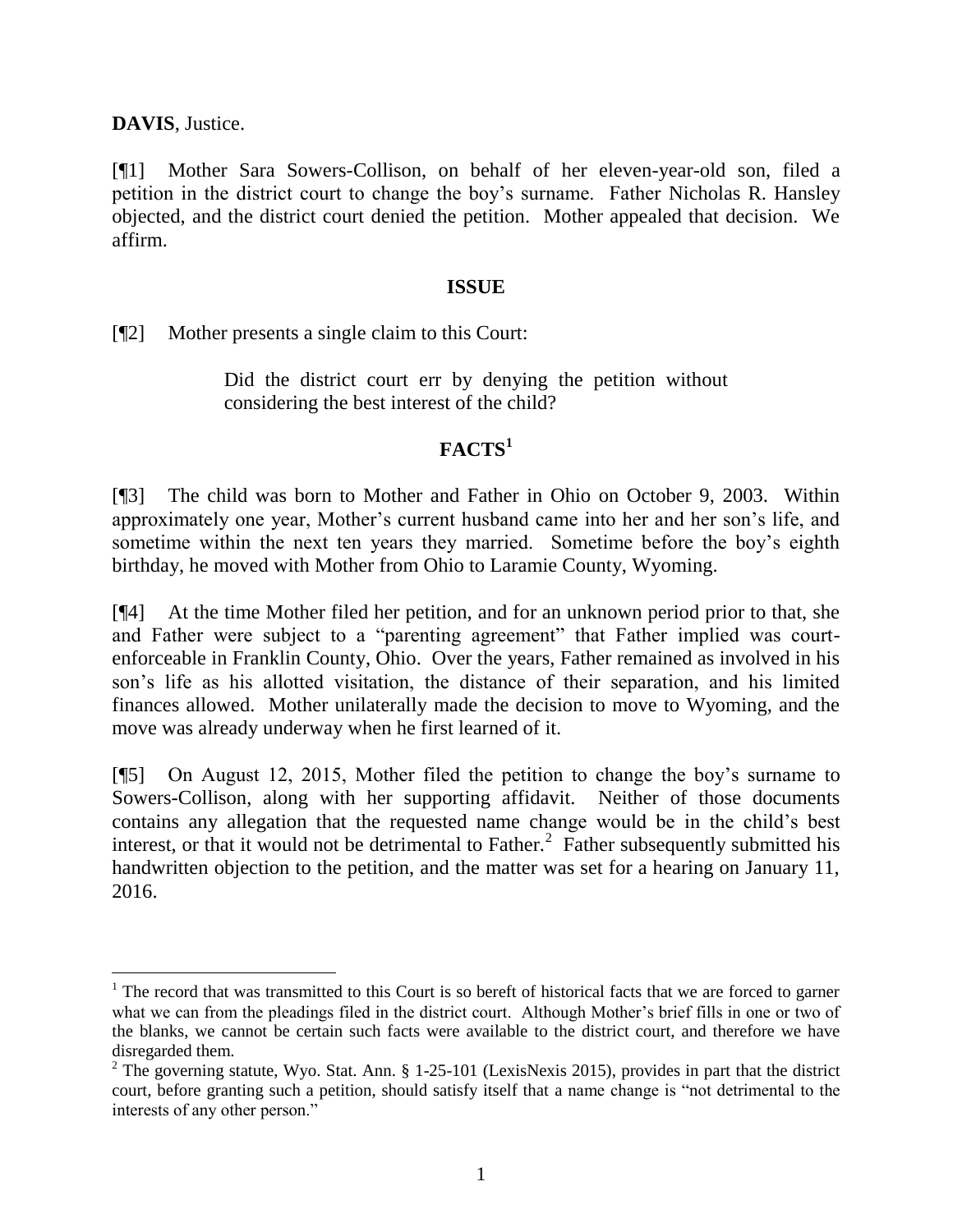[¶6] Mother and the parties' son testified in person at the hearing, and Father appeared and testified by telephone. Ten days later the district court issued an order denying the petition. As its rationale for that ruling, the court noted only that changing the child's surname would be detrimental to Father's interests under Wyo. Stat. Ann. § 1-25-101. Mother timely perfected this appeal. The Notice of Appeal states that there is no transcript of the district court hearing.

### **DISCUSSION**

[¶7] Mother argues that the district court erroneously failed to consider the best interest of the child when it denied her petition to change her son's surname. To support that position, she cites to cases from several other jurisdictions that require courts to consider and make findings as to a child's best interest in cases such as this. Ordinarily, that argument might prompt this Court to weigh the benefits of such a requirement against the fact that it appears nowhere in Wyo. Stat. Ann. § 1-25-101. However, we will not do so, because even if we were to adopt the proposed requirement, the state of the record in this case makes it impossible to determine whether the district court in fact considered the best interest of the child, or whether Mother even raised that issue below.

[¶8] Although the court's order denying her petition contains no specific finding relating to the best interest of the child, we cannot conclude that the court failed to consider the question. The court was not required to expressly include specific factual findings in its judgment unless, prior to introducing evidence, one of the parties requested it. *JT v. KD*, 2008 WY 104, ¶ 15, 192 P.3d 969, 972 (Wyo. 2008) (citing W.R.C.P.  $52(a)$ ). No such request appears in the record.

[¶9] We also have no other basis for concluding that Mother raised the issue at the hearing on her petition and that the court nevertheless ignored it, because she has not provided any record of that proceeding. That omission runs contrary to her obligation as an appellant to bring this Court a complete record upon which we can base a decision. *Knezovich v. Knezovich*, 2015 WY 6, ¶ 9, 340 P.3d 1034, 1036 (Wyo. 2015); *Golden v. Guion*, 2013 WY 45, ¶ 5, 299 P.3d 95, 96 (Wyo. 2013).

[¶10] When an appellant fails in her burden to provide a transcript, our review may take only two paths, one of which is to restrict review to allegations of errors that do not require us to inspect a transcript. With respect to allegations that can be resolved only upon examination of a transcript, we have no basis for overturning any particulars of the district court's judgment. Consequently, we must presume that there was no irregularity in the judgment, and that it rested on competent and sufficient evidence. *Knezovich*, ¶ 8, 340 P.3d at 1036; *Martin v. DeWitt*, 2014 WY 112, ¶ 5, 334 P.3d 123, 125-26 (Wyo. 2014); *Golden*, ¶ 6, 299 P.3d at 97; *Lykins v. Habitat for Humanity*, 2010 WY 118, ¶ 11, 237 P.3d 405, 408 (Wyo. 2010); *Walker v. Walker*, 2013 WY 132, ¶ 42, 311 P.3d 170, 179 (Wyo. 2013).